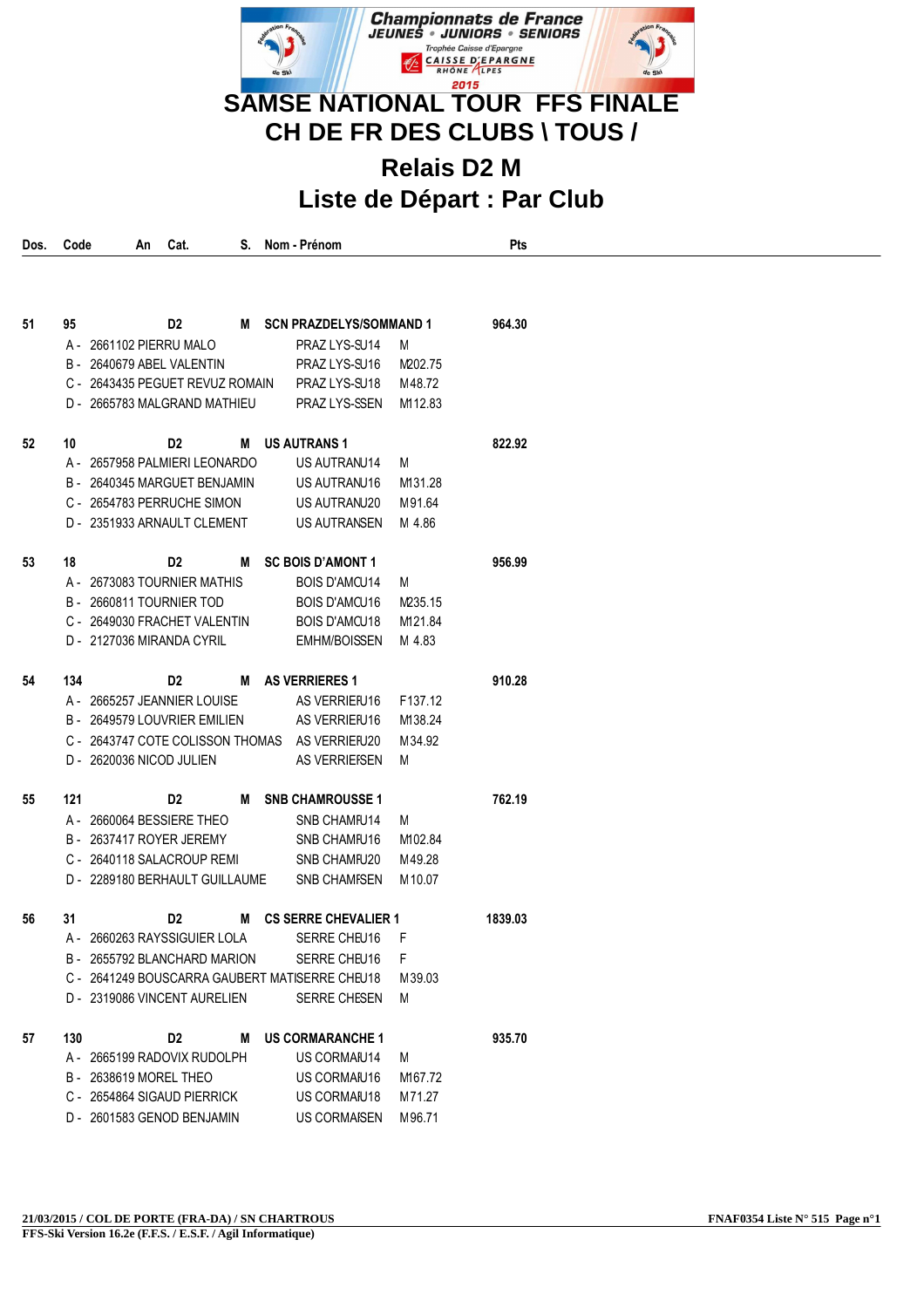| Dos. | Code |                       | An Cat.                          |   | S. Nom - Prénom            |         | <b>Pts</b> |
|------|------|-----------------------|----------------------------------|---|----------------------------|---------|------------|
| 58   | 33   |                       | D <sub>2</sub>                   | М | <b>CSR PONTARLIER 1</b>    |         | 817.62     |
|      |      |                       | A - 2666313 MOUGIN LOIS          |   | CSR PONTAU14               | M       |            |
|      |      |                       | B - 2656607 DREZET JASON         |   | CSR PONTAU16               | M144.35 |            |
|      |      |                       | C - 2651536 TISSOT JULES         |   | CSR PONTAU20               | M68.41  |            |
|      |      |                       | D - 2614347 JEANNEROD ALEXIS     |   | CSR PONTASEN               | M 4.86  |            |
|      |      |                       |                                  |   |                            |         |            |
| 59   | 84   |                       | D <sub>2</sub>                   |   | M SCAGY1                   |         | 1029.39    |
|      |      |                       | A - 2645263 GENTIL LOANN         |   | SC D'AGY U14               | M       |            |
|      |      |                       | B - 2661742 CHENEVAL AXEL        |   | SC D'AGY U16               | M266.16 |            |
|      |      |                       | C - 2631537 GOURIER NICOLAS      |   | SC D'AGY U20               | M163.23 |            |
|      |      |                       | D - 2228943 MANIFICAT MAURICE    |   | DOUA/AGY SEN               | M 0.00  |            |
|      |      |                       |                                  |   |                            |         |            |
| 60   | 68   |                       | D2                               | М | <b>SC GRANDVAUX 1</b>      |         | 1305.94    |
|      |      |                       | A - 2670372 GRAPPE MATTHIAS      |   | SC GRAND\U14               | M       |            |
|      |      |                       | B - 2667293 DUINAT SACHA         |   | SC GRAND\U16               | M       |            |
|      |      |                       | C - 2602843 COLIN CLEMENT        |   | SC GRAND\U20               | M62.55  |            |
|      |      |                       | D - 2633160 FILLON MAILLET JASON |   | <b>SC GRAND\SEN</b>        | M43.39  |            |
|      |      |                       |                                  |   |                            |         |            |
| 61   | 41   |                       | D <sub>2</sub>                   | м | CN REVARD 1                |         | 1131.76    |
|      |      |                       | A - 2656424 BENJAMIN NATHAN      |   | CN REVAREU14               | M       |            |
|      |      |                       | B - 2654653 COMAS TINAEL         |   | CN REVAREU16               | M378.20 |            |
|      |      |                       | C - 2629579 MANCINI TOM          |   | CN REVAREU18               | M 59.21 |            |
|      |      |                       | D - 1394154 JOURNET LAURENT      |   | <b>CN REVARESEN</b>        | M94.35  |            |
|      |      |                       |                                  |   |                            |         |            |
| 62   | 91   |                       | D2                               | M | <b>OLYMPIC MONT D'OR 1</b> |         | 1176.68    |
|      |      |                       | A - 2670205 PRIMET LUC           |   | OLYMP MT IU14              | M       |            |
|      |      |                       | B - 2666253 PAILLARD SACHA       |   | OLYMP MT IU16              | M207.33 |            |
|      |      |                       | C - 2643700 JACQUET QUENTIN      |   | OLYMP MT U20               | M56.57  |            |
|      |      |                       | D - 2194550 BOURGEOIS LUDOVIC    |   | OLYMP MT ISEN              | M312.78 |            |
|      |      |                       |                                  |   |                            |         |            |
| 63   | 112  |                       | D2                               |   | M SC CHABLAISNORDIC 1      |         | 1048.66    |
|      |      |                       | A - 2666024 PERRIN MATHIEU       |   | CHABLAIS NJ14              | M       |            |
|      |      |                       | B - 2638507 COFFY BERTRAND       |   | CHABLAIS NJ16              | M185.20 |            |
|      |      |                       | C - 2649692 PETIT JEAN THEO      |   | CHABLAIS NJ18              | M117.37 |            |
|      |      |                       | D - 2635774 ADAM THIERRY         |   | CHABLAIS NSEN M146.09      |         |            |
|      |      |                       |                                  |   |                            |         |            |
| 64   | 114  |                       | D2                               |   | M SC MONT NOIR 1           |         | 801.64     |
|      |      | A - 2666968 CAT MARIE |                                  |   | SC MONT NU16               | F.      |            |
|      |      |                       | B - 2638033 BLONDEAU MAELISS     |   | SC MONT NU20               | F 54.16 |            |
|      |      |                       | C - 2653542 GIRARDOT EMERIC      |   | <b>SC MONT NU18</b>        | M120.14 |            |
|      |      |                       | D - 2352386 JACQUIER ROMAIN      |   | <b>SC MONT NSEN</b>        | M 27.34 |            |
|      |      |                       |                                  |   |                            |         |            |
| 65   | 116  |                       | D2                               | м | <b>SN CHARTROUSIN 1</b>    |         | 841.30     |
|      |      |                       | A - 2659968 DELVA SIMON          |   | SN CHARTFU14               | M       |            |
|      |      |                       | B - 2631525 DOUILLET ARTHUR      |   | SN CHARTFU16               | M168.67 |            |
|      |      |                       | C - 2642962 LAPIERRE JULES       |   | SN CHARTFU20               | M 15.34 |            |
|      |      |                       | D - 2259558 JACQUELIN CLEMENT    |   | <b>SN CHARTFSEN</b>        | M 57.29 |            |
| 66   | 39   |                       | D2                               | М | <b>E.S.VALLOUISE 1</b>     |         | 984.59     |
|      |      |                       | A - 2667027 GROS MAXIME          |   | ES VALLOUU14               | M       |            |
|      |      |                       | B - 2655656 JOUANNON NATHAN      |   | ES VALLOUU16               | M188.77 |            |
|      |      |                       |                                  |   |                            |         |            |
|      |      |                       | C - 2638907 GROS CECILE          |   | ES VALLOUU18               | F 39.11 |            |
|      |      |                       | D - 2222877 MONTAGNIER LIONEL    |   | ES VALLOUSEN               | M156.71 |            |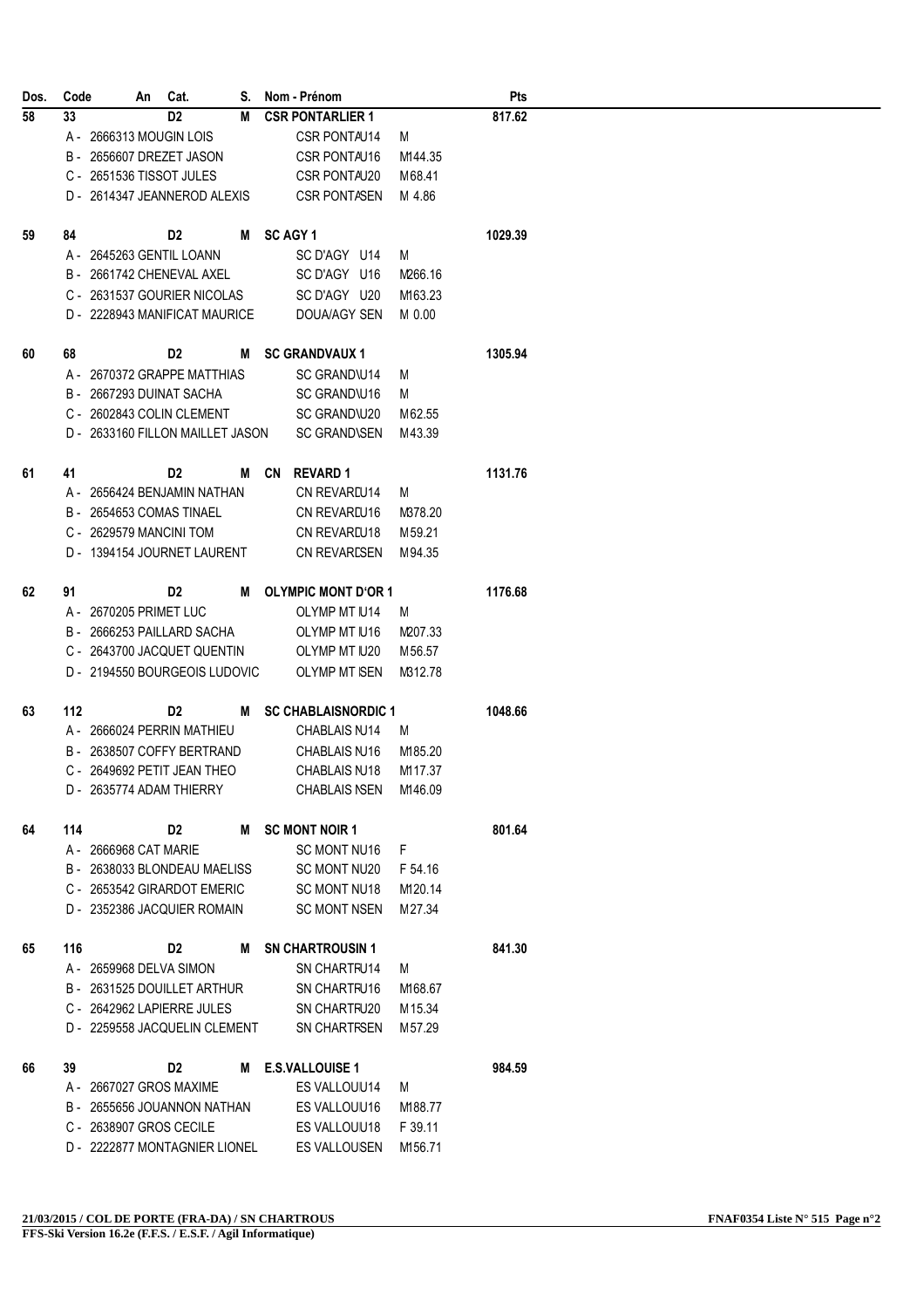| Dos. | Code |  | An Cat.                                       |   | S. Nom - Prénom           |                     |                       |                              | <b>Pts</b> |
|------|------|--|-----------------------------------------------|---|---------------------------|---------------------|-----------------------|------------------------------|------------|
| 67   | 45   |  | D <sub>2</sub>                                | М |                           |                     |                       | SKI CLUB LES ORRES CRÉVOUX 1 | 1444.80    |
|      |      |  | A - 2649834 LECLERE LUC                       |   |                           | ORRES EMIU14        |                       | M                            |            |
|      |      |  | B - 2654969 QUINTARELLI LOIC                  |   |                           | ORRES EMIU16        |                       | M                            |            |
|      |      |  | C - 2646395 MARGAILLAN ETIENNE                |   |                           | ORRES EMIU18        |                       | M75.03                       |            |
|      |      |  | D - 2222912 KEMPF THOMAS                      |   |                           |                     | <b>ORRES EMISEN</b>   | M169.77                      |            |
|      |      |  |                                               |   |                           |                     |                       |                              |            |
| 68   | 133  |  | D2                                            | м | <b>CS VALROMEY 1</b>      |                     |                       |                              | 1312.16    |
|      |      |  | A - 2655711 CHATRON THOMAS                    |   |                           | CS VALROMU14        |                       | M                            |            |
|      |      |  | B - 2660018 TRAVERSAZ CLEMENT                 |   |                           | CS VALROMU16        |                       | M250.86                      |            |
|      |      |  | C - 2613994 PERRET ELOI                       |   |                           | CS VALROMU20        |                       | M197.92                      |            |
|      |      |  | D - 2353135 CARRARA SIMON                     |   |                           |                     | <b>CS VALRONSEN</b>   | M263.38                      |            |
|      |      |  |                                               |   |                           |                     |                       |                              |            |
| 69   | 48   |  | D2                                            |   | M SC VILLARD SUR BOËGE 1  |                     |                       |                              | 989.81     |
|      |      |  | A - 2672068 GUIRAUD POILLOT THEO              |   |                           | VILLARD/BCU14       |                       | M                            |            |
|      |      |  | B - 2660601 GIROD LOUIS                       |   |                           | VILLARD/BCU16       |                       | M223.17                      |            |
|      |      |  | C - 2639315 OLLIVIER PLAUD ALIX               |   |                           | VILLARD/BCU20       |                       | M159.21                      |            |
|      |      |  | D - 2601132 GUIGONNAT ANTONIN                 |   |                           |                     | VILLARD/BCSEN         | M 7.43                       |            |
|      |      |  |                                               |   |                           |                     |                       |                              |            |
| 70   | 14   |  | D2                                            |   | M AV CORNIMONT 1          |                     |                       |                              | 1661.27    |
|      |      |  | A - 2660017 BOISSONNET TOM                    |   |                           | AV CORNIMU14        |                       | M                            |            |
|      |      |  | B - 2644161 CLEMENCE VALENTIN                 |   |                           | AV CORNIMU16        |                       | M                            |            |
|      |      |  | C - 2648964 CLEMENCE THOMAS                   |   |                           | AV CORNIMU18        |                       | M461.27                      |            |
|      |      |  | D - 2357840 RIVOT FLORIAN                     |   |                           |                     | AV CORNIMSEN          | M 53.47                      |            |
|      |      |  |                                               |   |                           |                     |                       |                              |            |
| 71   | 77   |  | D2                                            | М | <b>HAUTE MOSELLE SN 1</b> |                     |                       |                              | 1457.23    |
|      |      |  | A - 2662786 SCHILTZ GABIN                     |   | <b>H.M.S.N.</b>           |                     | U14                   | M                            |            |
|      |      |  | B - 2662766 EHRHART ALFRED                    |   | H.M.S.N.                  |                     | U16                   | M647.04                      |            |
|      |      |  | C - 2637553 VANNSON EMILE                     |   | <b>H.M.S.N.</b>           |                     | U20                   | M119.49                      |            |
|      |      |  | D - 2357990 EHRHART LUDWIG                    |   | H.M.S.N.                  |                     | <b>SEN</b>            | M90.70                       |            |
|      |      |  |                                               |   |                           |                     |                       |                              |            |
| 72   | 70   |  | D2                                            |   | M GUC GRENOBLE 1          |                     |                       |                              | 981.01     |
|      |      |  | A - 2654665 GARCIA MATHIEU                    |   |                           | <b>GUC GREN(U14</b> |                       | M                            |            |
|      |      |  | B - 2647244 PETERSCHMITT LYES                 |   |                           | GUC GREN(U16        |                       | M137.66                      |            |
|      |      |  | C - 2649074 ROCHETTE MAX                      |   |                           | GUC GREN(U18        |                       | M162.55                      |            |
|      |      |  | D - 2358185 BENOIT JULIEN                     |   |                           |                     |                       | GUC GREN(SEN M80.80          |            |
|      |      |  |                                               |   |                           |                     |                       |                              |            |
| 73   | 53   |  | D2                                            |   | M SC VAGNEY ROCHESSON 1   |                     |                       |                              | 1070.97    |
|      |      |  | A - 2643379 GEGOUT PIERRE                     |   |                           | <b>VAGNEY RCU14</b> |                       | M                            |            |
|      |      |  | B - 2637763 PIERREL JULIEN                    |   |                           | VAGNEY RCU16        |                       | M175.84                      |            |
|      |      |  | C - 2625997 DIDIERLAURENT MAXIME VAGNEY RCU18 |   |                           |                     |                       | M159.76                      |            |
|      |      |  | D - 2327877 CUNAT FLORIAN                     |   |                           |                     | VAGNEY RCSEN          | M135.37                      |            |
|      |      |  |                                               |   |                           |                     |                       |                              |            |
| 74   | 6    |  | D2                                            |   | M CO DEVOLUY 1            |                     |                       |                              | 920.84     |
|      |      |  | A - 2617093 CALAMITA TRISTAN                  |   |                           |                     |                       | CO DEVOLLSEN M88.13          |            |
|      |      |  | B - 2652265 MAHILLON ROBIN                    |   |                           | CO DEVOLLU16        |                       | M                            |            |
|      |      |  | C - 2652264 CELCE FLORA                       |   |                           | CO DEVOLLU18        |                       | F232.71                      |            |
|      |      |  | D - 2617093 CALAMITA TRISTAN                  |   |                           |                     | CO DEVOLLSEN          | M88.13                       |            |
|      |      |  |                                               |   |                           |                     |                       |                              |            |
| 75   | 86   |  | D2                                            | M | <b>CS SAISIES 1</b>       |                     |                       |                              | 474.51     |
|      |      |  | A - 2644665 BRAISAZ LEA                       |   |                           | CS SAISIESU16       |                       | F158.87                      |            |
|      |      |  | B - 2658595 LAROCHE THOMAS                    |   |                           | CS SAISIESU16       |                       | M220.68                      |            |
|      |      |  | C - 2615424 GENTIL BRUCE                      |   |                           | CS SAISIESU20       |                       | M69.39                       |            |
|      |      |  | D - 2617872 CHAMBELLANT THOMAS                |   |                           |                     | <b>CS SAISIES SEN</b> | M25.57                       |            |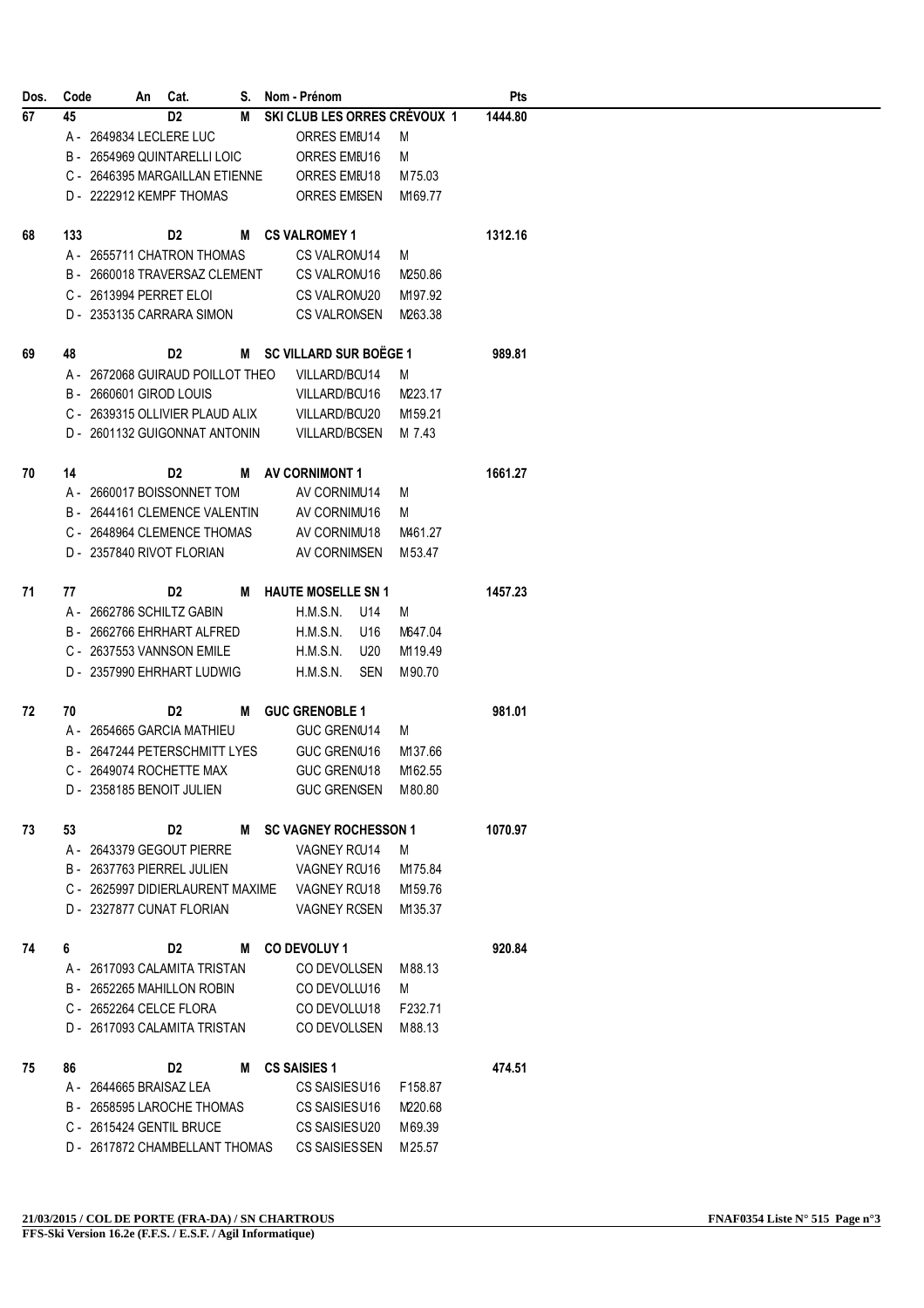| Dos. | Code         |                           | An Cat.                         |   | S. Nom - Prénom           |         | Pts     |
|------|--------------|---------------------------|---------------------------------|---|---------------------------|---------|---------|
| 76   | 94           |                           | D <sub>2</sub>                  | М | <b>SC LE POIZAT 1</b>     |         | 1692.18 |
|      |              |                           | A - 2665681 GRASSET LILLIAN     |   | SC LE POIZU14             | M       |         |
|      |              |                           | B - 2649333 GRASSET DAMIEN      |   | SC LE POIZU16             | M210.42 |         |
|      |              | C - 2643693 GRASSET JEAN  |                                 |   | SC LE POIZU18             | M72.30  |         |
|      |              |                           | D - 2660638 MONOD HERVE         |   | SC LE POIZSEN             | M809.46 |         |
|      |              |                           |                                 |   |                           |         |         |
| 77   | 107          |                           | D2                              | М | <b>SC LES FOURGS 1</b>    |         | 878.77  |
|      |              |                           | A - 2662532 JOUFFROY CHARLY     |   | SC LESFOUU14              | M       |         |
|      |              | B - 2633626 LANCIA KEVIN  |                                 |   | SC LESFOUU16              | M167.88 |         |
|      |              | C - 2656395 REY YVANN     |                                 |   | SC LESFOUU18              | M 86.82 |         |
|      |              |                           | D - 2306622 CASSEZ MATTHIEU     |   | <b>SC LESFOUSEN</b>       | M 24.07 |         |
|      |              |                           |                                 |   |                           |         |         |
| 78   | 51           |                           | D2                              | М | <b>SKIEURS DU TANET 1</b> |         | 1121.35 |
|      |              |                           | A - 2677237 VERGOTTE MATHIAS    |   | SK DU TANIU14             | M       |         |
|      |              |                           | B - 2654957 STOEHR CHARLY       |   | SK DU TANIU16             | M370.28 |         |
|      |              | C - 2643622 MORIN PAUL    |                                 |   | SK DU TANIU18             | M123.76 |         |
|      |              |                           | D - 2357581 FUSSNER JEROME      |   | SK DU TANISEN             | M27.31  |         |
|      |              |                           |                                 |   |                           |         |         |
| 79   | 142          |                           | D2                              |   | M VERCORS SKF 1           |         | 1400.10 |
|      |              |                           | A - 2660686 GRUNEWALD TIMOTHEE  |   | <b>VERCORS SU14</b>       | M       |         |
|      |              |                           | B - 2643608 LAFFONT BAPTISTE    |   | <b>VERCORS SU16</b>       | M215.02 |         |
|      |              | C - 2629061 IBARRA FELIX  |                                 |   | <b>VERCORS SU18</b>       | M124.87 |         |
|      |              |                           | D - 2275214 DUSSERRE THIERRY    |   | <b>VERCORS SSEN</b>       | M460.21 |         |
|      |              |                           |                                 |   |                           |         |         |
| 80   | 98           |                           | D2                              |   | M SC QUEYRAS 1            |         | 992.53  |
|      |              |                           | A - 2663979 CHERBONNIER TEO     |   | SC QUEYRAU14              | M       |         |
|      |              |                           | B - 2656107 GOALABRE MATHIEU    |   | SC QUEYRAU16              | M200.60 |         |
|      |              | C - 2636310 CHALOIN TOM   |                                 |   | SC QUEYRAU20              | M187.07 |         |
|      |              |                           | D - 2349378 GOALABRE PAUL       |   | EMHM/QUE'SEN              | M 4.86  |         |
|      |              |                           |                                 |   |                           |         |         |
| 81   | $\mathbf{2}$ |                           | D2                              |   | M AS EDELWEISS 1          |         | 852.57  |
|      |              |                           | A - 2661366 QUERE ARTHUR        |   | AS EDELWEU14              | M       |         |
|      |              |                           | B - 2660165 COUTTON JEAN MATHYS |   | AS EDELWEU16              | M       |         |
|      |              |                           | C - 2632552 MOYA LUDOVIC        |   | AS EDELWEU20              | M43.97  |         |
|      |              |                           | D - 191254 ALLEMAND HERVE       |   | AS EDELWESEN M275.61      |         |         |
|      |              |                           |                                 |   |                           |         |         |
| 82   | 42           |                           | D2                              | M | CN REVARD 2               |         | 1444.06 |
|      |              |                           | A - 2665847 BERJOAN ROBIN       |   | CN REVAREU14              | M       |         |
|      |              |                           | B - 2648976 LE FLOCH MATS       |   | CN REVAREU16              | M       |         |
|      |              |                           | C - 2654045 BERJOAN ANTOINE     |   | CN REVARIU18              | M163.22 |         |
|      |              | D - 2326999 SAILLET COLIN |                                 |   | <b>CN REVARESEN</b>       | M 80.84 |         |
|      |              |                           |                                 |   |                           |         |         |
| 83   | 34           |                           | D2                              |   | M CSR PONTARLIER 2        |         | 1046.41 |
|      |              |                           | A - 2660991 LEMAIRE HUGO        |   | CSR PONTAU14              | M       |         |
|      |              | B - 2650296 ALPY TOM      |                                 |   | CSR PONTAU16              | M303.51 |         |
|      |              |                           | C - 2644740 SCHWARTZ CLEMENT    |   | CSR PONTAU18              | M104.59 |         |
|      |              |                           | D - 2625723 PELLEGRINI ANTONIN  |   | <b>CSR PONTASEN</b>       | M38.31  |         |
|      |              |                           |                                 |   |                           |         |         |
| 84   | 71           |                           | D2                              | M | <b>GUC GRENOBLE 2</b>     |         | 1155.79 |
|      |              |                           | A - 2660757 GIBELLO ADRIEN      |   | <b>GUC GREN(U14</b>       | M       |         |
|      |              |                           | B - 2658124 GIROUD THIBAUT      |   | GUC GREN(U16              | M223.67 |         |
|      |              | C - 2652890 FUGIER MATIS  |                                 |   | <b>GUC GREN/U18</b>       | M132.76 |         |
|      |              |                           | D - 2240580 GIBELLO PIERRE YVES |   | <b>GUC GRENISEN</b>       | M199.36 |         |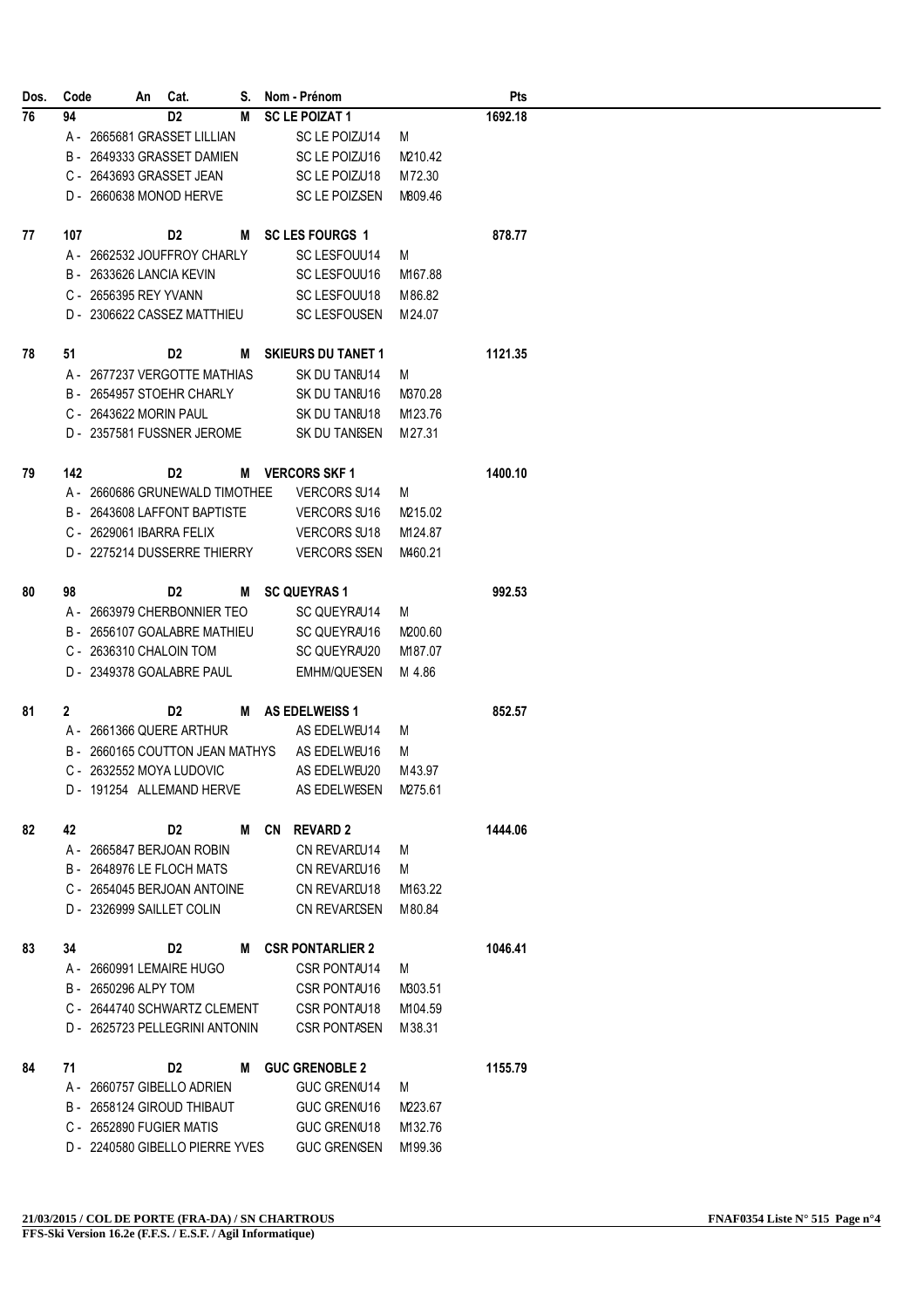|    | Code |                       | An Cat.                                                  |   | S. Nom - Prénom                |            |                   | Pts     |
|----|------|-----------------------|----------------------------------------------------------|---|--------------------------------|------------|-------------------|---------|
| 85 | 78   |                       | D <sub>2</sub>                                           | М | <b>HAUTE MOSELLE SN 2</b>      |            |                   | 1423.28 |
|    |      |                       | A - 2662784 SONTOT YANN                                  |   | H.M.S.N.                       | U14        | M                 |         |
|    |      |                       | B - 2662763 DIERSTEIN HUGO                               |   | <b>H.M.S.N.</b>                | U16        | M                 |         |
|    |      |                       | C - 2637815 EHRHART PHILIBERT                            |   | H.M.S.N.                       | U20        | M144.45           |         |
|    |      |                       | D - 1491937 COLIN FREDERIC                               |   | H.M.S.N.                       | <b>SEN</b> | M78.83            |         |
|    |      |                       |                                                          |   |                                |            |                   |         |
| 86 | 113  |                       | D2                                                       |   | M SC CHABLAISNORDIC 2          |            |                   | 1108.42 |
|    |      |                       | A - 2670359 BENED CHLOE                                  |   | CHABLAIS NJ14                  |            | F.                |         |
|    |      |                       | B - 2660593 FONTAINE PAUL                                |   | CHABLAIS NJ16                  |            | M202.20           |         |
|    |      |                       | C - 2621824 ARRACHART HUGO                               |   | CHABLAIS NJ18                  |            | M 82.07           |         |
|    |      |                       | D - 2618805 BENED FREDERIC                               |   | <b>CHABLAIS NSEN</b>           |            | M224.15           |         |
|    |      |                       |                                                          |   |                                |            |                   |         |
| 87 | 96   |                       | D2                                                       |   | M SCN PRAZDELYS/SOMMAND 2      |            |                   | 1108.62 |
|    |      |                       | A - 2670220 BOSSUT ALEXANDRE                             |   | PRAZ LYS-SU14                  |            | M                 |         |
|    |      |                       | B - 2663329 BASSO BERT TITOUAN                           |   | PRAZ LYS-SU16                  |            | M316.93           |         |
|    |      |                       | C - 2634883 MAURE NICOLAS                                |   | PRAZ LYS-SU20                  |            | M60.58            |         |
|    |      |                       | D - 930693 FORT THOMAS                                   |   | PRAZ LYS-SSEN                  |            | M131.11           |         |
|    |      |                       |                                                          |   |                                |            |                   |         |
| 88 | 46   |                       | D2                                                       |   | M SKI CLUB LES ORRES CRÉVOUX 2 |            |                   | 1533.54 |
|    |      |                       | A - 2662304 FONTAINE ELI                                 |   | ORRES EMIU14                   |            | M                 |         |
|    |      |                       | B - 2649142 SAILLANT HUGO                                |   | ORRES EMEU16                   |            | M                 |         |
|    |      |                       | C - 2646436 LETERRIER ROBIN                              |   | ORRES EMIU18                   |            | M75.00            |         |
|    |      |                       | D - 2680591 IZZO ELIZABETH                               |   | <b>ORRES EMISEN</b>            |            | F258.54           |         |
|    |      |                       |                                                          |   |                                |            |                   |         |
| 89 | 52   |                       | D2                                                       |   | M SKIEURS DU TANET 2           |            |                   | 1407.16 |
|    |      |                       | A - 2676623 LAU JEREMIE                                  |   | SK DU TANIU14                  |            | M                 |         |
|    |      |                       | B - 2656711 HEINRICH GUILLAUME                           |   | SK DU TANIU16                  |            | M388.02           |         |
|    |      |                       | C - 2649306 SCHILLINGER LUC                              |   | SK DU TANIU18                  |            | M181.88           |         |
|    |      |                       | D - 1494048 LAU JEAN MARC                                |   | SK DU TANISEN                  |            | M237.26           |         |
|    |      |                       |                                                          |   |                                |            |                   |         |
| 90 | 117  |                       | D2                                                       |   | M SN CHARTROUSIN 2             |            |                   | 1131.01 |
|    |      |                       | A - 2660332 HORSFALL BEINN                               |   | SN CHARTFU14                   |            | M                 |         |
|    |      |                       | B - 2654455 GUILLAUME PAUL                               |   | SN CHARTFU16                   |            | M181.23           |         |
|    |      |                       | C - 2623639 CLUGNET JAMES                                |   | SN CHARTFU20                   |            | M89.95            |         |
|    |      |                       |                                                          |   |                                |            |                   |         |
|    |      |                       | D - 529776 BAYON LIONEL                                  |   | SN CHARTFSEN M259.83           |            |                   |         |
| 91 | 122  |                       | D2                                                       |   | M SNB CHAMROUSSE 2             |            |                   | 927.16  |
|    |      |                       | A - 2660922 JOUNEAU HENRI                                |   |                                |            |                   |         |
|    |      |                       |                                                          |   | SNB CHAMFU14                   |            | M                 |         |
|    |      |                       | B - 2654639 BAJARD JOSSELIN                              |   | SNB CHAMFU16                   |            | M176.64           |         |
|    |      |                       | C - 2646693 CHARVOLIN ANTOINE                            |   | SNB CHAMFU18                   |            | M128.73           |         |
|    |      |                       | D - 2627137 PICARD DAVID                                 |   | <b>SNB CHAMFSEN</b>            |            | M21.79            |         |
|    |      |                       |                                                          |   |                                |            |                   |         |
| 92 | 11   |                       | D2                                                       |   | <b>M</b> US AUTRANS 2          |            |                   | 1060.21 |
|    |      |                       | A - 2660752 ANGLARET ARTHUR                              |   | US AUTRANU14                   |            | M                 |         |
|    |      | B - 2639053 GOUY YANN |                                                          |   | US AUTRANU16                   |            | M121.26           |         |
|    |      |                       | C - 2640411 DESCAMPS ULYSSE                              |   | US AUTRANU18                   |            | M101.50           |         |
|    |      |                       | D - 2275121 CAULLIREAU SYLVAIN                           |   | US AUTRANSEN                   |            | M237.45           |         |
|    |      |                       |                                                          |   |                                |            |                   |         |
| 93 | 131  |                       | D2                                                       | м | <b>US CORMARANCHE 2</b>        |            |                   | 936.62  |
|    |      |                       | A - 2655714 SIGAUD ALEXANDRE                             |   | US CORMAIU14                   |            | M                 |         |
|    |      |                       | B - 2628759 LYAUDET MARGOT                               |   | US CORMAIU18                   |            | F 71.84           |         |
|    |      |                       |                                                          |   |                                |            |                   |         |
|    |      |                       | C - 2614419 LYAUDET HUGO<br>D - 2601584 PELISSON VINCENT |   | US CORMAIU20<br>US CORMAISEN   |            | M63.56<br>M201.22 |         |